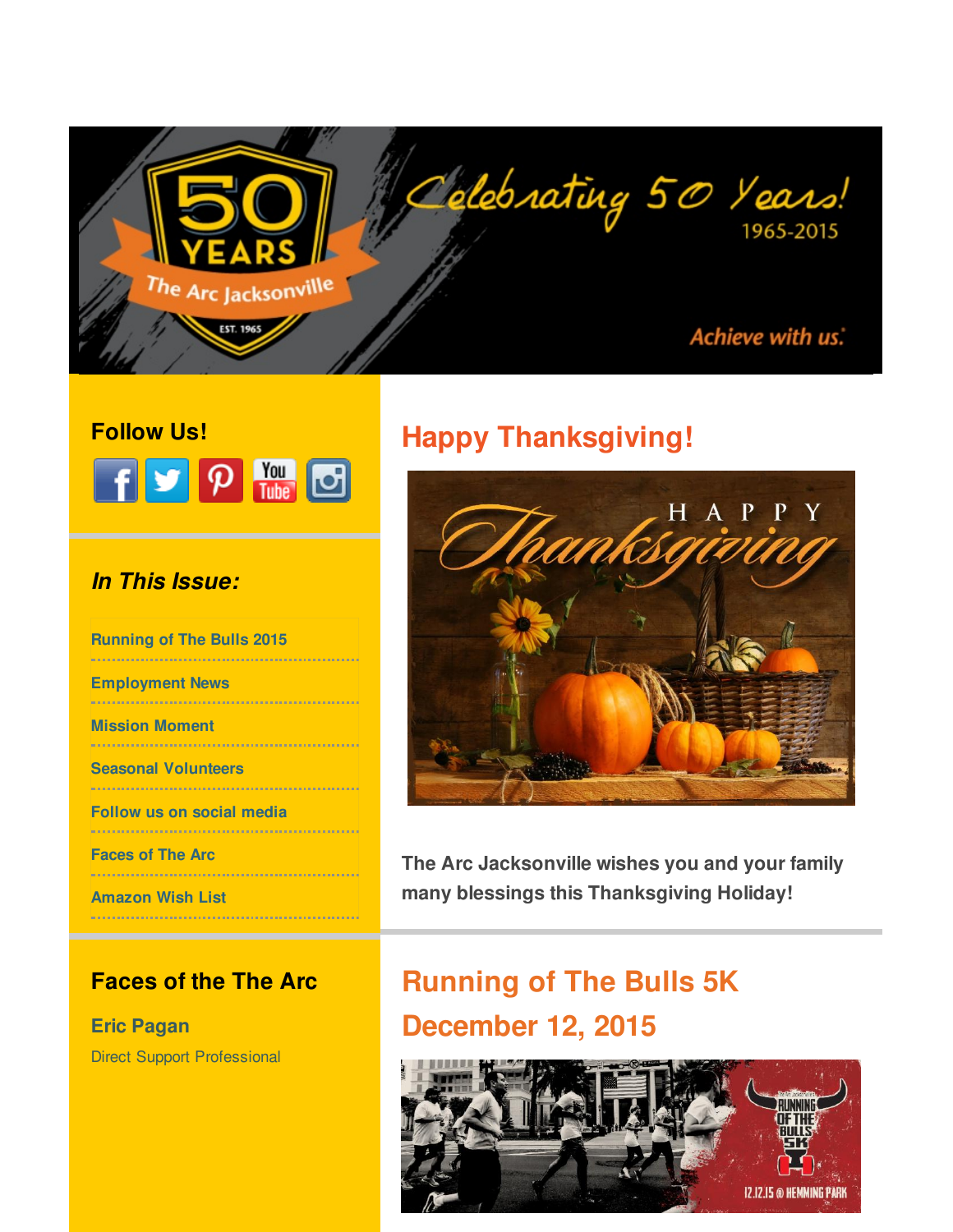

Working as a Direct Support Professional at The Arc Jacksonville has helped Eric Pagan find his purpose in life.

"After two months of working here, I became passionate," he said. Working in an environment where he was able to have a positive effect on the lives of others was very encouraging. What Pagan thought was just a pit stop in his life became much more. "I love everything about my job," Pagan said. "I enjoy helping participants reach their goals and communicate better with their peers." Pagan said he has gained a better understanding of the importance of effective communication.

Pagan finds joy in witnessing participants grow and triumph over challenges. He described his excitement at witnessing a participant with Autism, who rarely spoke, hold a full conversation, "I was excited that he spoke. It was awesome to witness," he said.

Pagan feels coming to The Arc Jacksonville is important for adults with disabilities. "It provides great opportunities for participants to connect with others in their community," he said.

Pagan hopes that participants are happy after being at The Arc Jacksonville and look forward to coming back the next day.

**Because of The Arc**..."I was able to

Get ready to run! The bulls will be back in Hemming Park on Saturday, December 12th for our second annual Running of The Bulls 5K. Register today - Registration price goes up on November 27, 2015!

#### **Click here for more [information](http://r20.rs6.net/tn.jsp?f=001y1ltD-1ldJDzDiVwNHG-Es5HooYJqU2RTJRjSvwn_LiyjeQXwVNZuPnBpquY0IUkqe4TZGbc09muNTfT-feANhX6r7nggvUSzn50hBgNKBHh_Irlpwcv0d43y6-GG7c8lwMG1UIfcQuS2AAccDT3qoUYMgAi-_5R3AbOEoKeR12uE788n-MVaMry_mMZrFa9OJLryZYUK0G1e3ffqu1N9ua9vdUakwlFGU-GsNYyk9zsSOlnSiNXNI6jXt3SqgFr6IWfHyzsgm_KkZ0nfV9_XulbVDHdLfCECJeZolvIAE-BZwB3e1h6T1KvXOjL769Dc3aBl99-jTlUjvu0Sqm-WA==&c=&ch=) and to register!**

#### **Sponsors & Partners**



## **Employment News: Evelyn Colon**



Evelyn Colon joined The Arc Jacksonville in October as Business Relationship Specialist. She will be recruiting companies, large and small, to hire people with disabilities. By seeking commitments to hire from executives and senior management, Colon hopes to place persons with disablities throughout the organization. She will also work with mid-management

employees to identify tasks that are well suited to abilities of individuals with disabilities.

Colon believes in learning about the culture of each business or organization she plans to approach. "I want to learn as much as possible about the culture of each company," she said. The goal is to help the company see how hiring a person with a disability will make a positive impact on their company's bottom line. Expanding the hiring practices of a company helps provide opportunities for individuals with disabilities to obtain a position.

Colon's long term goal is for The Arc Jacksonville to become a recognized source for those seeking to hire people with disabilities. "I want companies to view The Arc as a specialist in this area," she said.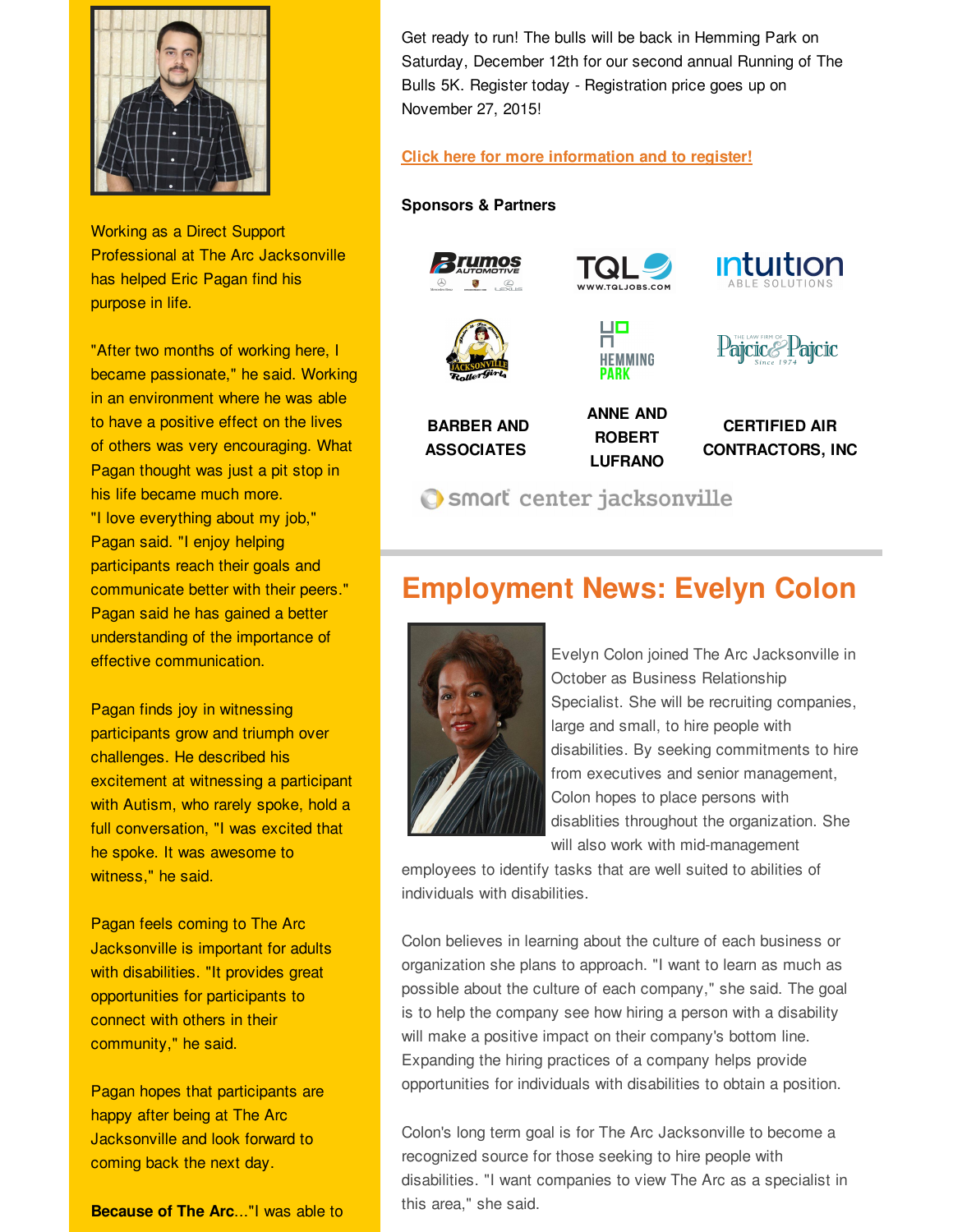figure out my path in life through helping others reach their full capacity in life."

## **Amazon Wishlist**



Tis' the season of giving! As the Holidays are approaching, don't forget to view items needed on The Arc Jacksonville's Amazon Wishlist.

Amazon offers great deals during Black Friday and Cyber Monday, the perfect timing to make purchases.

Items purchased go towards helping enhance our day programs and services and help participants achieve their full potential in their daily living.

If you would like to purchase any of these items, they can be mailed to: **The Arc Jacksonville Attn: Development 1050 North Davis Street Jacksonville, FL 32209**

#### **[AmazonSmile](http://r20.rs6.net/tn.jsp?f=001y1ltD-1ldJDzDiVwNHG-Es5HooYJqU2RTJRjSvwn_LiyjeQXwVNZuPXtJySvREJkavB_6EI_jQ-HMLZPnJMproKmSeMaL-TFjtfQLXelAHHKvA9TqZFIYbhl8pEzUkfFwxMtLpEI70f9ALkFVHmDYVwgIyhbJCZD2E7Eh4GSKlEiL849kaeRjcxuR5imJ-vvH9-1bU4aQkQ8aUOFAYNqsb4MCqbb4nLla9sv34pB_egxQw0KiW8tosaTG6_F3huszV_aUA5ftvTXqgtQAzpDWEnBGz6AszzndblryJspNIjxUIk__lmutZH1XsJdnzcUzRRU9mg5GlHXVSNObhY5NqOZvp2zhGUGW4eFjMkOtT_8IrX3IDv4Xfnp2qvJjwMHoa3Ls2MJ78gsWVsXZoFKrA==&c=&ch=)**

Shop AmazonSmile for all of your Amazon purchases and 0.05% is donated to The Arc Jacksonville.

Thank you to everyone who has purchased items from our wish list. Your gift(s) are greatly appreciated by our participants and staff.

**Shop AmazonSmile today!**



Working at The Arc Jacksonville has expanded Colon's passion and willingness to consider personality as a large part of what people bring to any employment position regardless of their physical abilities. "I've learned that everyone can contribute something," she said.

# **Mission Moment: A.S.K. at The Arc Jacksonville**

The Arc Jacksonville's Advocacy department, better known as A.S.K. (Advocacy,Support and Knowledge), is a rich resource in providing assistance and outreach to the disability community. The advocacy department consists of Charlotte Temple, Vice President of Advocacy and Denise Torres, Advocacy Specialist. Advocacy is the only department in the agency that serves people with disabilities throughout their life span. Of the many services and resources they provide, information about the protection of rights and guardianship/guardian advocacy, are subjects that come up often among parents and guardians.

Guardianship/Guardian Advocacy helps caregivers protect the rights of their loved ones with a disability. It is encouraged that families begin to consider guardianship/guardian advocacy before the person with a disability turns 18, if they have a significant intellectual disability. Once they turn 18, they are of legal age and according to state law, the person is of age to make all legal decisions. Education rights and decisions are transferred to the student from the parent(s)/caregiver(s).

**Click here to read more about our advocacy department and the [guardianship](http://r20.rs6.net/tn.jsp?f=001y1ltD-1ldJDzDiVwNHG-Es5HooYJqU2RTJRjSvwn_LiyjeQXwVNZuFeCheMsG56tFJg1FdjHWDfDR_LJUtoyFE5TCvNerSpf5NEWW8aQYnLiiWhyZVkpuTqq9iKtl6UkhFeeAjv60_z8AhxrZSq9iuxeeE_aTZ8OPwWqMScRUxIj6tdbHAeeZs_KIkikXxyIcTn4AenYX7syab1uRCkU4PyQXxgQidhWNcPGyxCP7qcVZeYhRJ2tWWlt2oUK-j5b5tzmUBfj4iZCo7t2Gs0VX9lNTsZWVd3ne8yptPql90x18CiKBk-RdKutSyTw41Y6y3msqOr8lAO71VE4uDV4XeqVafMozpJLaF5Gcfmi4JYTX02IbeG6QLRxIFvs6fuWbeUjMN686QRacnzAg_Mr4L9b6OjLvT-I&c=&ch=) process**

## **Holiday Volunteers**

We are currently seeking volunteers to help make the holidays more delightful for our participants. Volunteers are welcome to sing Christmas carols, create Holiday crafts or cards, as well as participate in recreational activities at our group homes, Downtown or Westside locations.

**Click here to sign-up and see other volunteer [opportunities](http://r20.rs6.net/tn.jsp?f=001y1ltD-1ldJDzDiVwNHG-Es5HooYJqU2RTJRjSvwn_LiyjeQXwVNZuFqoCQZK5Ewo_BfdSwYOyFHQZqUuzr8F7IEQaDaDrFlVaW6JPBENlsBTTNzDf-DEUO2c26yVWAl1CZ9LxNVsavZWunSpFDEBtrgTBgTNVNsJnBdj4Fm9Ui9Z1NZ5WCLSrew8ElcT-h1eERv6fOCfN5keyy24ky9zQF2P2l6LO028jp-x86nD8N4gdRE3FtcXzVRJxAIsxq1dAHBkRy8zerbmNByGOM1bq_nEDaPCAAZV-KQd-oQoYqITcsCgCnXK6iymw-3UG0oX9BVgsCEG4QDI5S2HoJB_r3fI44GnWMu2&c=&ch=)**